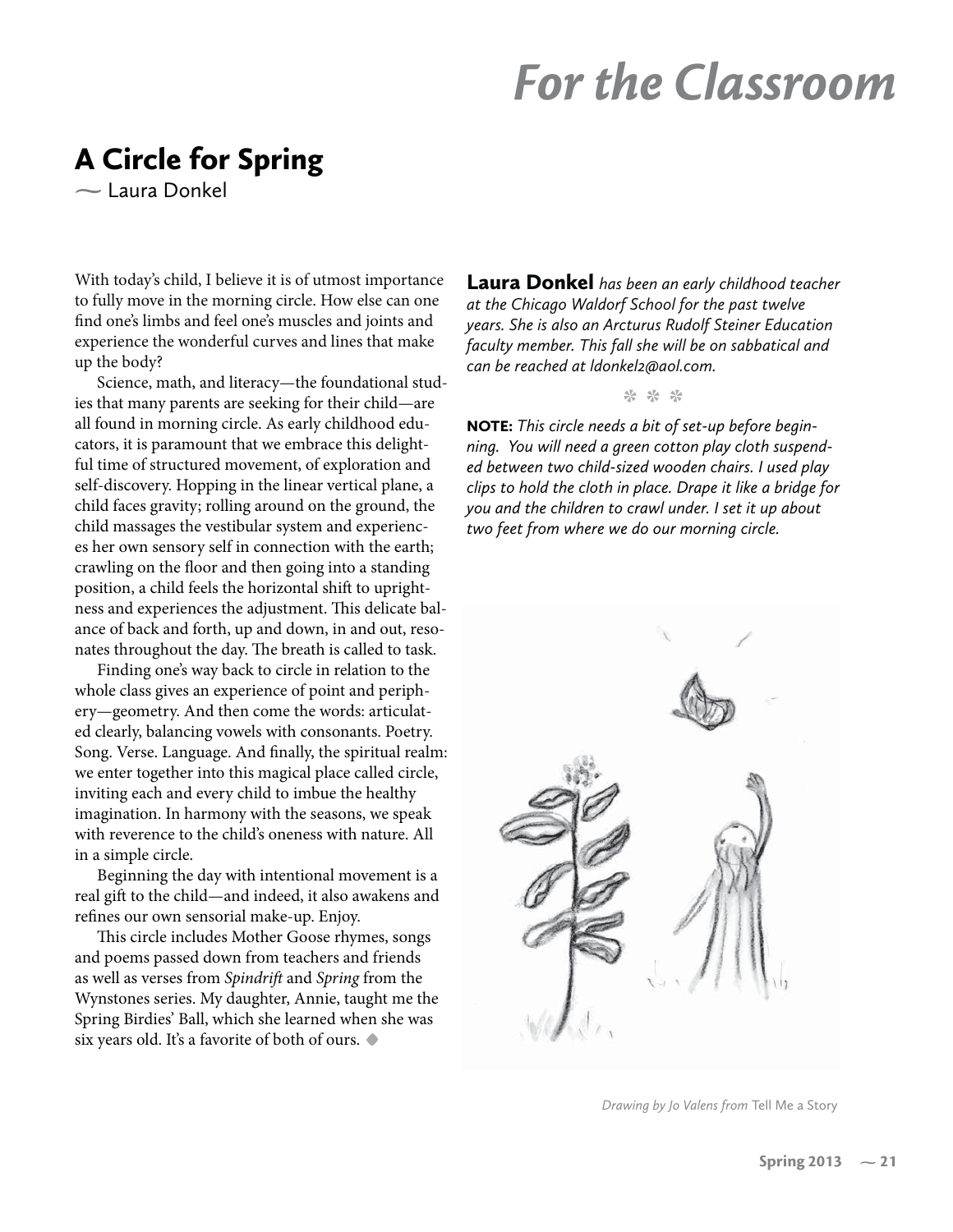Can you catch a rabbit with ears so very long?

He'll hop and hop and hop about on legs so very strong. He'll nibble, nibble carrots for dinner every day

And when he's had just enough he'll scamper off away.

A caterpillar climbed to the top of a tree

I think I'll take a nap said he. Under a leaf he began to creep.

#### *Sing:*

 *E´ D´ B E´ D´ B E´ D´ B-A G G B D´* I'm creeping, I'm creeping, I'm creeping under a leaf.

 *E´ D´ B E´ D´ B E´ D´B A G B D* I'm creeping, I'm creeping and soon I will go to sleep.

He spun a silk bed and fell fast asleep.

Springtime came tiptoeing over the lea And found caterpillar sleeping so peacefully

Wake up, wake up, wake up sleepyhead. Wake up, wake up, it's time to get out of bed.

The caterpillar woke up that fine springtime day And saw he was a butterfly. Off he flew away.

### *Sing (song adapted from L. Henning):*

*<sup>D</sup>´B D´E´ D´ B D´ B A B E´ D´ B* Lovely little butterfly, flying high, butterfly.

 *B A G E D E G-A* Spread your painted wings so fair,

 *B A G E D E G-A* Blossoms sailing through the air

 *D´B D´E´ D´ B D´ B A B E´ D´ B* Lovely little butterfly, flying high butterfly. *Standing on both feet, hold arms straight up over head, hands bent at wrists to mimic floppy bunny ears*

*Begin hopping around the circle, arms up over head Stop and bend knees, bring fisted hands by your mouth and pretend to munch across knuckles Return to rabbit position and hop some more*

*Repeat above section. Then, in standing position, keep arms above head from previous verse. Now bend legs down while your arms are up. When you straighten your legs bring your arms down so that your hands are about shoulder height. The movement mimics how a caterpillar crawls.*

*Crawl on ground around in circle and then under a green play cloth suspended between two chairs*

#### **About the musical notation:**

*C, D, E and so on represent middle C and the notes in the octave just above. C´, D´, E´ etc. are notes in the next octave above that. Songs may be sung in a free rhythm, one note per syllable, unless indicated otherwise.*

*Crawl under the green cloth, do a log roll across the room and then crawl back to the circle and sit with head down and arms wrapped around bent knees.*

*Optional: tiptoeing around in a circle once. I prefer to stay in the chrysalis imagination.*

*Begin to knock on the floor with one hand*

*Slowly uncurl from position, stand up, stretch arms and begin to move like a butterfly*

*Moving arms forward and backward like a butterfly, dip up and down and circle around the room as you sing.*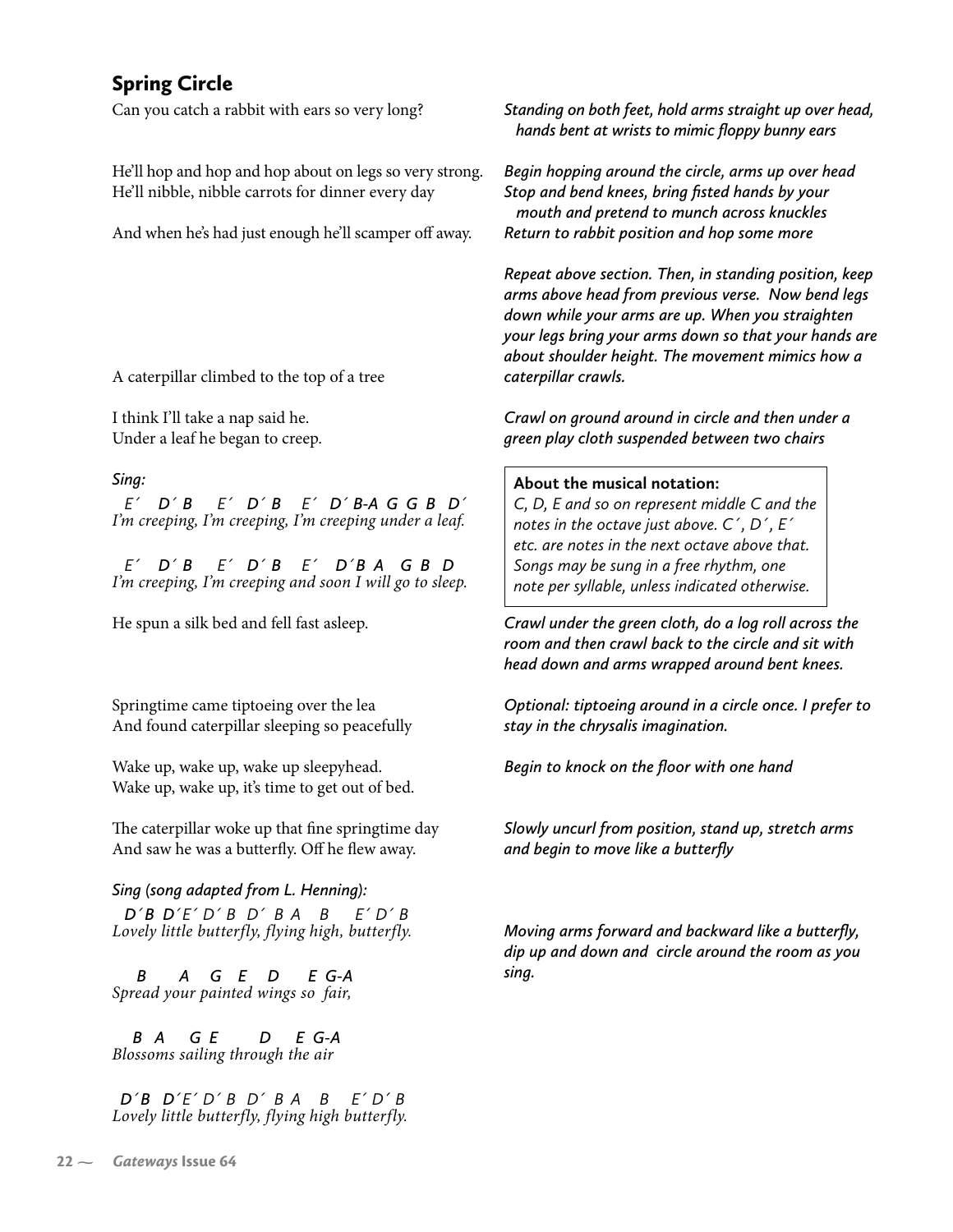He flew to the woods and with his ears did hear sing The fairies gathered around in their fairy ring. This is the fairies' washing day.

With acorn caps for wash tubs And tiny leaves for wash boards Each fairy scrubs and scrubs Their tiny sheets so fine and clean.

Upon the grass they're lying.

A spider weaves a little line to hang their clothes for drying.

#### *Sing to traditional tune:*

The itsy bitsy spider went up the waterspout Down came the rain and washed the spider out. Out came the sun And washed away the rain And the itsy, bitsy spider went up the spout again.

The great, big hairy spider went up the waterspout

Down came the rain and washed the spider out.

Out came the sun and dried up all the rain.

And the great big hairy spider crawled up the spout again.

And who has come this fine spring day? Why, butterfly's friend, Larky Lee, and here's what she has to say.

Larky, larky, larky lee Who will fly up to heaven with me? Never a lad who lies in bed Or a sulky girl who hangs her head. Up into the air go we, tahee, tahee, tahee.

What does Larky have in her beak? An invite for birds, butterflies and bees An invite for everyone, one and all To the Birdies' Springtime Ball.

*Return to circle and come to a stance with one hand to the ear as though listening. Go on tummy, legs straight behind, resting on elbows and forearms with palms face down on ground.*

*Connect pointer finger with thumb, one hand at a time. Connect middle finger with thumb one hand at a time. Rub first two fingers of right hand upon first two fin gers on left hand then switch (palms facing)*

*Rub floor with palms while staying on tummy and keeping legs straight and still*

*First finger on one hand touches thumb on other hand, then first finger on other hand reaches for thumb of other hand and so on climbing upward.*

*Repeat hands climbing gesture*

*Stand on knees and lift arms above head to form circle Cross arms in front and out Resume finger movement as above*

*Stand up, arms straight out to the sides. Reach out stretched right hand to touch left sole then return to position. Repeat with left outstretched arm touching hand to right foot sole.*

*Lift arms above head and gesture rain pouring to knees and clap hands to knees. Standing gesture arms above head round like the sun*

*Repeat outstretched arms to midline crossing and touch opposite foot or do back crawl around in circle*

*Standing in circle, link your thumbs together, fingers spread apart gesturing from right hip across midline to above head and then repeat gesturing from left hip across midline to above head.*

*Gesture a sleeping head on hands Bend head down at neck and swing head left to right Repeat linking thumbs up in air*

*Hands together palm to palm Open palms up and reach out Hold hands with partners on right and left side and wait for teacher to pair up children*